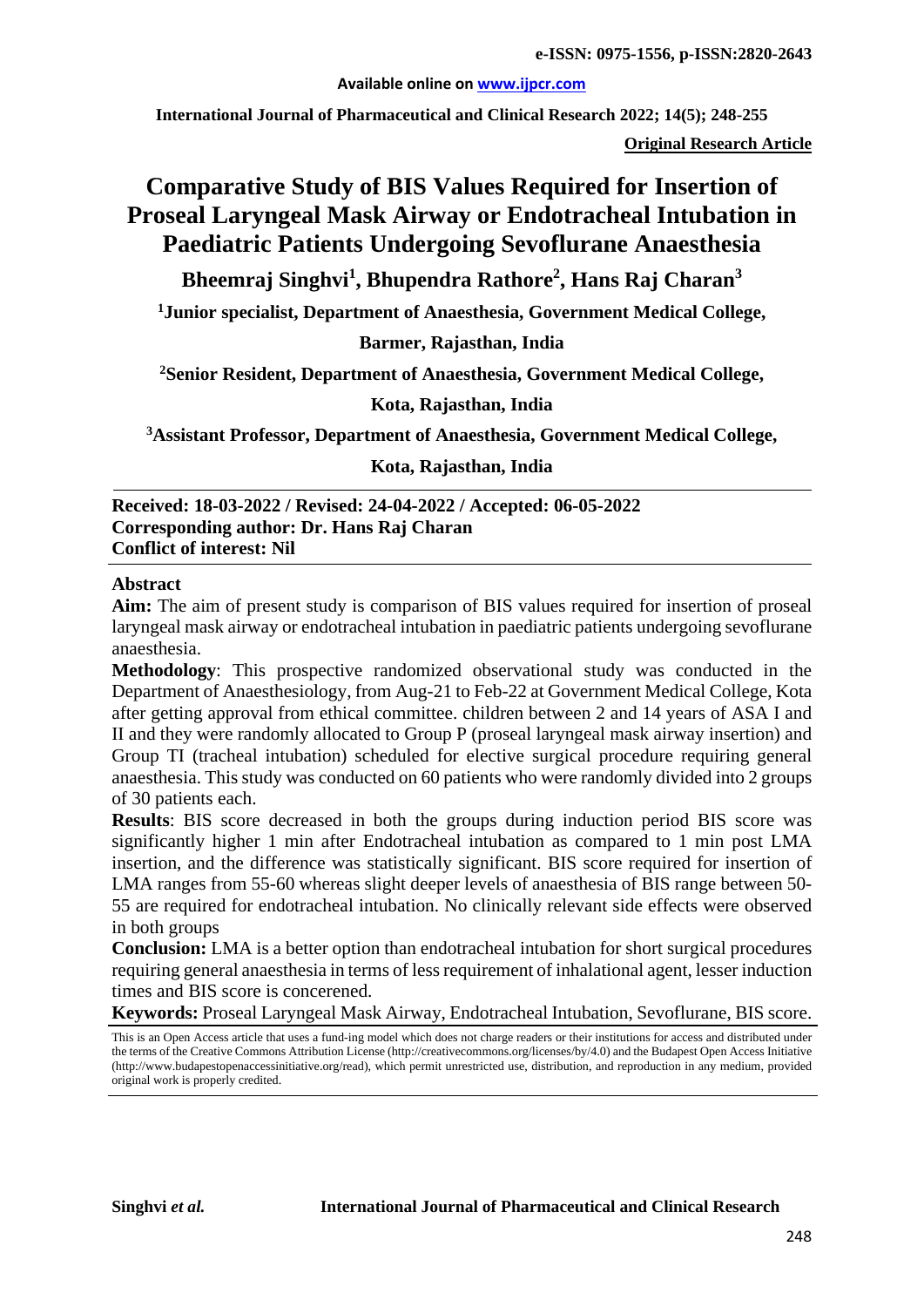### **Introduction**

An ideal general anaesthetic technique should provide smooth and rapid induction, optimal operating conditions, and rapid recovery with minimal or no side effects. Although local and regional anaesthesia techniques are increasingly used in almost all anaesthesia settings, because they allow a more rapid recovery, but general anaesthesia is still the most common anaesthetic technique[1]. The most important aspect of an anaesthetic technique is its ability to consistently achieve rapid recovery after termination of surgery.

**Bispectral index** (**BIS**) is one of the several technologies with purpose to monitor depth of anaesthesia. The BIS index remains the most clinically validated form of consciousness monitoring with robust applications across a broad range of anaesthetic agents and techniques and demonstrates validity in nearly all patients. As a result, the BIS index has emerged as an important tool for anaesthesia management[2,3]. BIS index directly reflects the activity of cerebral cortex and correlate with level of consciousness. It is a latest system used in anaesthesiology to measure the effects of specific anaesthetic drug on the brain and to track changes in patient's level of sedation and hypnosis. In technical terms, the Bispectral index itself is a complex mathematical algorithm that allows a computer inside an anaesthesia monitor to analyse data from a patient's electroencephalogram during surgery[4].

The Bispectral Index offers the anaesthesia professional, a direct and accurate method for continuous brain status monitoring throughout the course of anaesthetic or sedative administration. Specifically, the Bispectral Index provides a measurement of the hypnotic effect of anaesthesia. It has proven to be accurate and reliable in nearly all patients and clinical settings and is robust in the presence of the most commonly used anaesthetic and sedative agents. It has been used to monitor the level

of sedation and used to determine awareness during surgery[3]. The BIS Index is a numerically processed, clinically validated EEG parameter. Unlike traditional processed EEG parameters derived from power spectral analysis, the BIS Index is derived utilizing a composite of multiple advanced EEG signal processing techniques – including bispectral analysis, power spectral analysis, and time domain analysis. These components were combined to optimize the correlation between the EEG and the clinical effects of anaesthesia[5].

Therapeutic targeting is a clear benefit that results from BIS monitoring. Using this new parameter, the clinician can manage patients within the optimal plane of anaesthesia effect, reducing the unwanted occurrence of excessive or inadequate anaesthetic effect. Clinical investigations of BIS monitoring during anaesthesia have consistently demonstrated an average 25% reduction in intraoperative anaesthetic use and a consistent reduction in the time for emergence from general anaesthesia[6].

Intraoperative BIS Index values will depend upon a number of variables including:

- Brain concentration of anaesthetic
- Level of analgesia
- Surgical stimulation

Titrating anaesthetic agent to a specific BIS index during general anaesthesia in adults and children over 1year old allows adjusting the amount of anaesthetic agent to the need of the patient, possibly resulting in faster recovery from anaesthesia. BIS monitoring may reduce the incidence of intraoperative awareness in high risk procedures.Bispectral index change is as sensitive as haemodynamic responses after a painful stimulus for detecting deficits in the analgesic component of anaesthesia. It may, therefore be a useful monitor of the depth of anaesthesia in patients incapable of heart rate and mean arterial responses to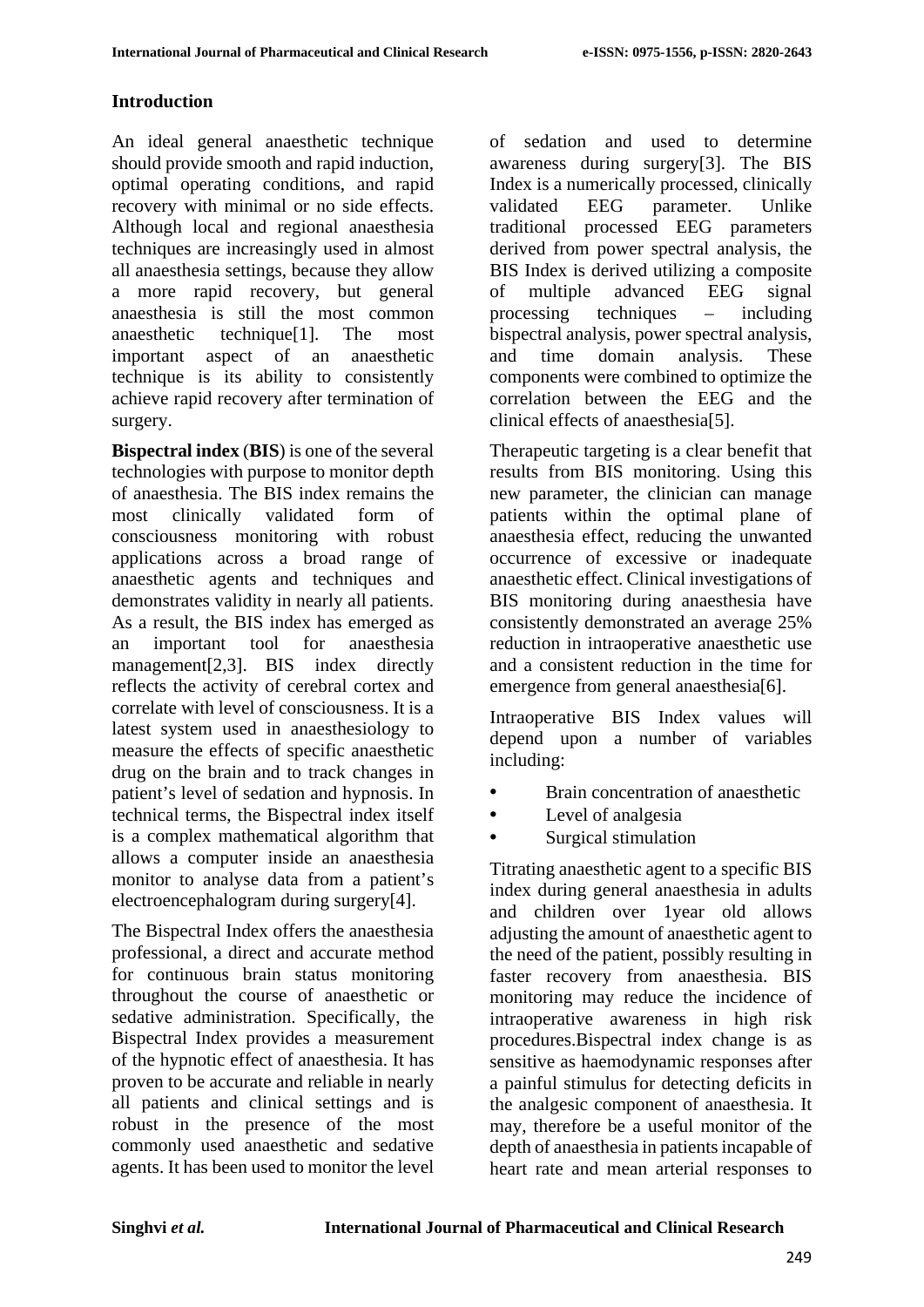noxious stimuli because of medications or cardiovascular disease.

Therefore, BIS Index monitoring can allow delivery of anaesthesia care that is safer, more precise and more pleasant for the patient. In combination with assessment of clinical signs and traditional monitoring, the BIS monitoring can facilitate balanced hypnotic and analgesic administration with ensuring adequacy of anaesthesia[7].

Inhalational anaesthesia techniques remain the main stay of modern anaesthesia practice. It is believed that inhaled anaesthetic technique allows rapid emergence from anaesthesia, probably because of ease of titratability, and exerts some neuromuscular blocking effect[8], which may reduce the requirements of nondepolarizing muscle relaxants[9]. The availability of newer, shorter-acting inhaled anaesthetics (e.g., desflurane and sevoflurane) allows for a more rapid emergence from anaesthesia compared with older inhaled anaesthetics (e.g., halothane and isoflurane). This should reduce the risks of early postoperative complications (e.g., respiratory complications such as airway obstruction and hypoxemia). Therefore, this study planned to compare different values of BIS required for insertion of Proseal Laryngeal Mask Airway versus Endotracheal tube during sevoflurane anaesthesia in paediatric patients.

#### **Materials and Methods**

#### **Source of Data**

This prospective randomized observational study was conducted in the Department of Anaesthesiology, from Aug-21 to Feb-22 at Government Medical College, Kota after getting approval from ethical committee. Children between 2 and 14 years of ASA I and II and they were randomly allocated to Group P (proseal laryngeal mask airway insertion) and Group TI (tracheal intubation) scheduled for elective surgical procedure requiring general anaesthesia. This study was conducted on 60 patients

who were randomly divided into 2 groups of 30 patients each. A written and informed consent was taken from the patient after explaining the procedure to the patient.

### **Exclusion criteria:**

If the attempt failed to secure airway, the end tidal sevoflurane was increased by 0.5% and another 5 mins were allowed to elapse before the next attempt. If this second attempt also failed, no further attempts were made, and this child was excluded from the study.

#### **Sample Size Calculation and Statistical Analysis**

The sample size was calculated to be approximately 30 in each group total 60 patients. All statistical analysis was performed by using SPSS 22.0 software package (SPSS Inc., Chicago, IL, USA). Chi-square test for non-continuous variables and unpaired t-test were performed for continuous variables with normal distribution. All results were expressed as mean  $\pm$  SD. P<0.05 was considered statistically significant.

### **Procedure:**

After thorough pre-anaesthetic check-up, written and informed consent was obtained from parents and NBM status of child was confirmed. Intravenous glycopyrrolate 0.007mg/kg and 0.02mg/kg midazolam iv was administered 1 min after which inhalational induction via face mask was started.Compact airway module of anaesthesia machine was used to measure BIS values & sevoflurane concentration (end tidal and MAC) and other vital parameters. MAC values are displayed on our workstation available in our institution (Dragger A500).

For measurement of BIS index, adult disposable biosensor strips were attached (covidien healthcare pvt limited). It consists of 4 gel electrodes; skin of forehead was wiped with NS swab and was made air dry. (As after spirit swab, we found difficulty in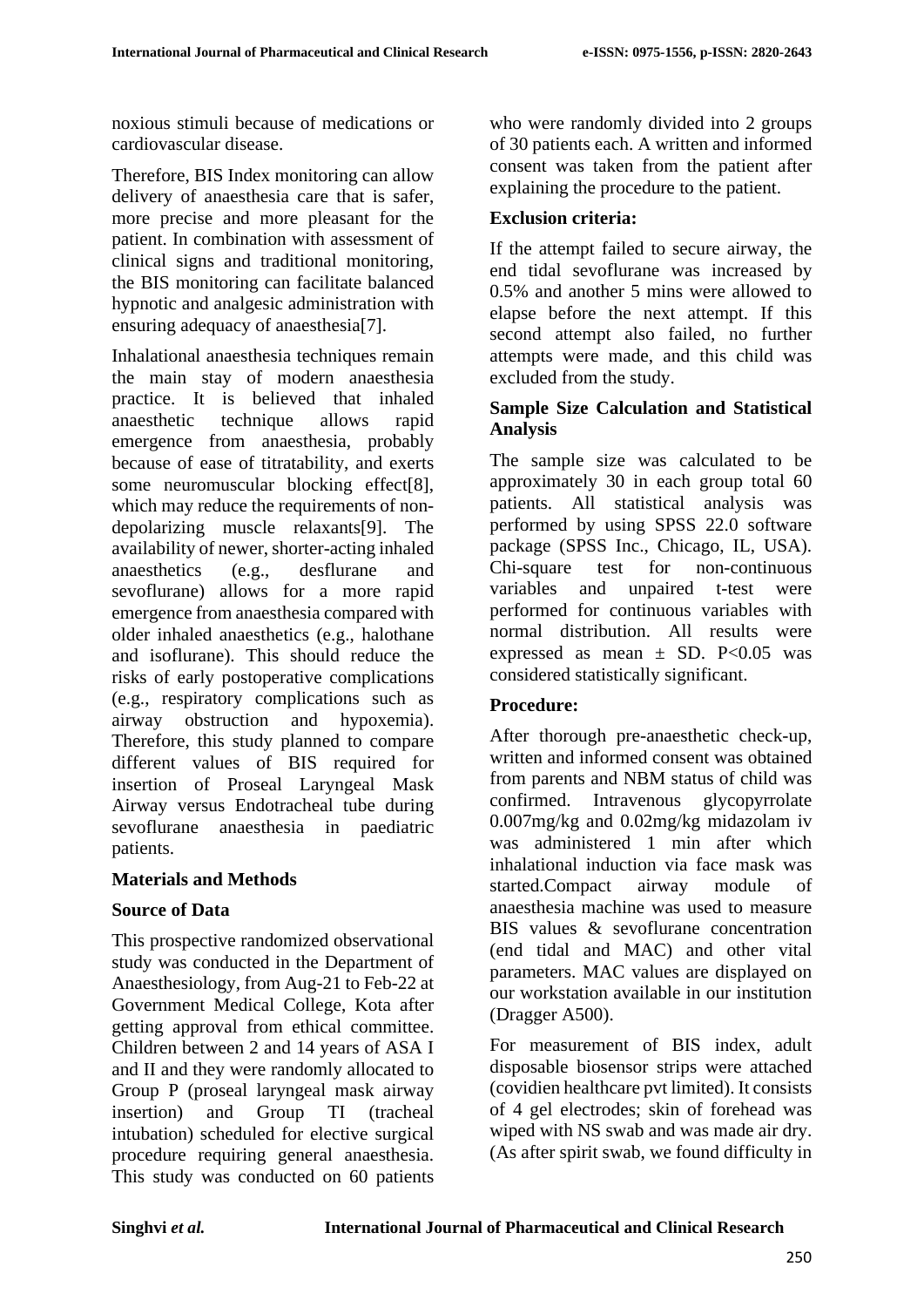sticking). There are numerical markings on strip from 1 to 4.

The sensor was placed at the centre of forehead, at the point marked as 1, approximately 2 inches (5cm) above the bridge of nose. Point 4 directly above eye brow, point 3 on temple between corner of eye and hairline the proximal lead was placed above the nasion and the distal lead was placed midway between tragus of the ear and outer canthus of the eye. Baseline parameters like pulse rate, blood pressure, oxygen saturation, respiratory rate, Et CO2 and BIS were noted.

General anaesthesia was induced via inhalation of sevoflurane 2% in group LMA and 2.5% in group Et with  $(50:50)$  O<sub>2</sub>+ N2O using closed circuit.1 min after premedication (midazolam and glycopyrrolate) Induction was continued with sevoflurane. We initiated insertion of both LMA as well as Et at BIS score of 60, but we found that for smooth insertion of LMA BIS value of 60 was appropriate but for smooth insertion of ET BIS value between 55 – 60 was not sufficient as the attempt for insertion of Et was not successful whereas at BIS value between 50-55 smooth intubation was possible hence the primary endpoint was time when BIS score reached between 50 - 55 in group Et and between 55 – 60 in group LMA. Since the BIS score changes with each pulse so it was only considered when the same value remains for 45 secs.

IPPV was given if depths of respiration were decreased and end tidal CO<sub>2</sub> increased to more than 45 mm Hg. Anaesthesia was conducted in conventional manner by an anaesthesiologist who made an attempt to secure airway either through LMA or ET at the BIS value suitable for that group without using muscle relaxant.

If the attempt was successful, the BIS valuewas noted otherwise the patient was further induced by increasing the sevoflurane concentration by 0.5% for another 3 mins. Maximum 3 attempts were made; the aim being trying to get the most suitable BIS value for insertion of LMA or endotracheal tube.

According to the weight of the child, size of airway device was selected.

PLMA was inserted using index finger technique. Proper placement of the PLMA and tracheal tube was confirmed with bilateral equal air entry and square wave capnography.

Anaesthesia was maintained in conventional manner via inhalational and iv drugs (atracurium). Patient was reversed with the help of iv reversal agents using neostigmine and glycopyrrolate. Patients were observed for any post op complications for the next 6 hrs.

| <b>Time</b>                   | <b>Group LMA</b> |           | <b>Group ET</b> |           | <b>P VALUE</b> |
|-------------------------------|------------------|-----------|-----------------|-----------|----------------|
|                               | <b>Mean</b>      | <b>SD</b> | <b>Mean</b>     | <b>SD</b> |                |
| <b>Baseline</b>               | 97.7             | 1.11      | 97.1            | 1.34      | 0.0639         |
| 1 min.Post                    | 94.4             | 4.10      | 93.4            | 4.37      | 0.3645         |
| <b>Premedication</b>          |                  |           |                 |           |                |
| <b>Beginning</b><br><b>of</b> | 91.5             | 6.21      | 92.2            | 5.4       | 0.6427         |
| induction                     |                  |           |                 |           |                |
| 1 min.                        | 84.03            | 6.57      | 86.6            | 9.35      | 0.2230         |
| 3 min.                        | 74.66            | 8.59      | 81.4            | 10.47     | 0.0085         |
| 5 min.                        | 67.2             | 10.6      | 74.3            | 11.9      | 0.0178         |

#### **Table 1: Comparison of BIS Score**

**Results**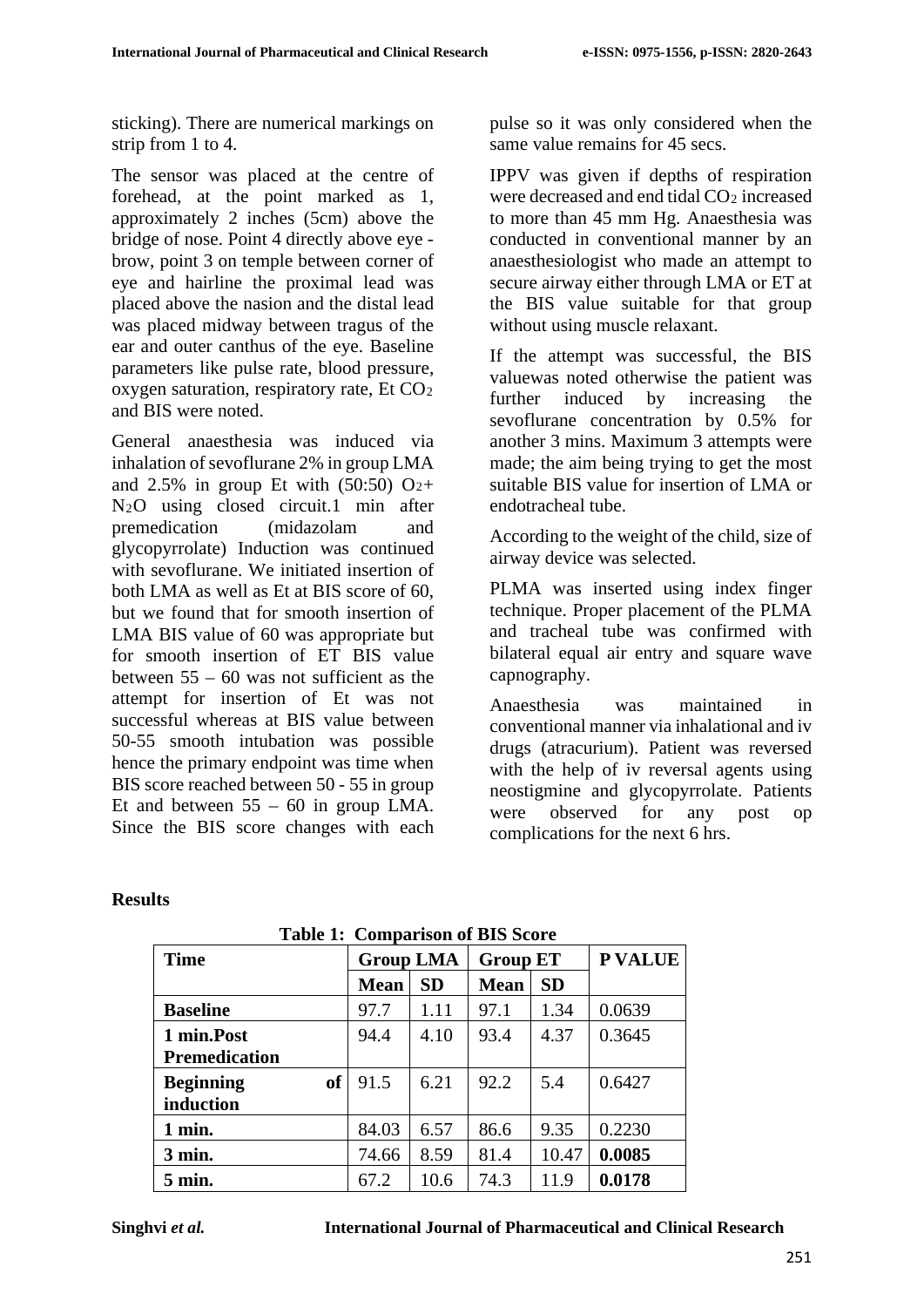| 6 min                 | 65.38 | 10.84 | 67.8  | 12.9  | 0.4934 |
|-----------------------|-------|-------|-------|-------|--------|
| $7 \text{ min}$       | 65.4  | 7.8   | 63.16 | 11.60 | 0.5211 |
| 8 min                 | 60.9  | 5.14  | 61.5  | 7.97  | 0.8249 |
| 9 min                 | 57.5  | 3.8   | 55.2  | 3.9   | 0.2454 |
| $10 \text{ min}$      | 60    | 0     | 52.8  | 1.64  | 0.0020 |
| <b>Post insertion</b> |       |       |       |       |        |
| 1 min                 | 60.96 | 4.4   | 54.8  | 5.03  | 0.0001 |
| 3 min                 | 52    | 3.8   | 49.3  | 6.73  | 0.0598 |
| $5 \text{ min}$       | 48.33 | 4.09  | 46.53 | 6.80  | 0.2191 |
|                       |       |       |       |       |        |

**Table 1** shows BIS score changes in both groups at different time intervals. BIS score recorded 1 min before giving premedication was considered as baseline value. These were  $97.7\pm1.11$  in group LMA and  $97.1 \pm 1.34$  in group Et and were comparable. The BIS score decreased significantly in both groups 1 min after giving premedication and was 94.4±4.10 and 93.4±4.37 in group LMA and group Et respectively but this fall was statistically insignificant.

BIS score again started to fall in both the groups during induction period. On intergroup comparison the fall was higher in group Et as compared to group LMA and the difference persisted throughout the induction period and was statistically significant at 3,5 and 10 minutes  $(P<0.05)$ .

The BIS Score at 5 mins in group LMA was 67.2 & in group Et was 74.3, this higher value at 5 mins in group Et despite of 0.5% higher conc of sevoflurane appears to be co-incidental. It appears that increasing the conc. Of sevoflurane by 0.5% does not significantly affect the induction time. 1 min after insertion of LMA\intubation, the BIS score increased in both groups but the rise was more in group Et and was statistically significant. BIS score gradually decreased in both the groups after that.

| <b>COMPLICATIONS</b>                | <b>GROUP LMA</b> | <b>GROUP Et</b> |
|-------------------------------------|------------------|-----------------|
|                                     | $n=30$           | $n=30$          |
| <b>Bronchospasm</b>                 | <b>Nil</b>       | <b>Nil</b>      |
| Laryngospasm                        | <b>Nil</b>       | <b>Nil</b>      |
| <b>Bradycardia</b>                  | <b>Nil</b>       | <b>Nil</b>      |
| <b>Postop Sedation</b>              | <b>Nil</b>       | <b>Nil</b>      |
| <b>Postop Nausea &amp; Vomiting</b> | <b>Nil</b>       | <b>Nil</b>      |
| Postop sore throat                  | Nil              | Ni1             |

**Table 2: Complications**

**Table 2** depicts incidence of complications. In our study we did not observe any complications like bronchospasm, laryngospasm, post op sedation, post op nausea vomiting post op sore throat excessive tachycardia and excessive hypo/hypertension.

One of the achievements of modern anaesthesia is the ability to monitor the depth of anaesthesia. Traditional clinical monitoring modalities during anaesthesia are ineffective in preventing awareness. Recently, a monitor that uses a processed electroencephalogram (EEG) derivative, the Bispectral Index(BIS) has been

#### **Discussion**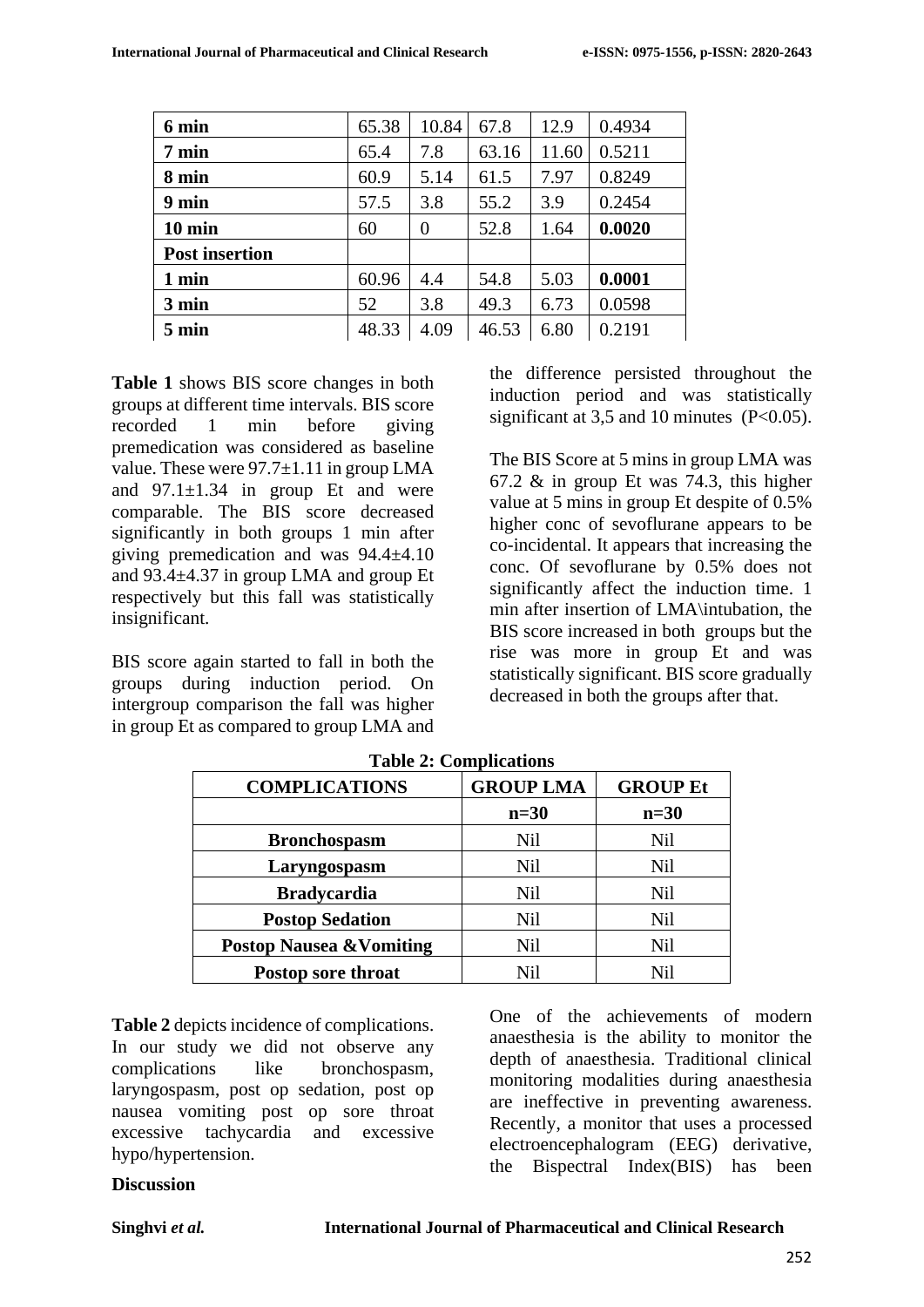introduced into clinical practice for monitoring anaesthetic effects on the brain. It may have the ability to measure the hypnotic component of the anaesthetic state and it has even been suggested that guiding anaesthetic administration by using BIS monitoring may be associated with an increased incidence of awareness because of deliberate reductions in anaesthetic dose on the basis of BIS data.

Very few studies were found to be eligible for selection; hence, it was not possible to classify the available results into different age groups viz. infants, toddlers, young children or adolescents, and thus the observations had to be restricted to the paediatric population in general. BIS has been shown to correlate well with anaesthetic depth for a number of agents.

Recovery of consciousness during general anaesthesia without any recall (in the absence of surgical stimulus) has generally been associated with BIS values below 60. BIS values in a range of 40-60 have been proposed for producing adequate degree of hypnosis during anaesthesia and when appropriately used, BIS can be useful for reducing the risk of intraoperative awareness.

The bispectral index score (BIS) has been validated as a measure of hypnotic effect for various anaesthetic agents. There are limited data correlating the BIS with minimum alveolar concentration (MAC) of different volatile anaesthetics. MAC is the most common method of titration of volatile anaesthetics in clinical practice.

The present study was carried out to compare the BIS values required for insertion of proseal laryngeal mask airway/ Endotracheal intubation in paediatric patients undergoing sevoflurane anaesthesia.

Selection of sevoflurane concentration 2% for group LMA and 2.5% in group Et was done with the aim that probably if we use higher conc. In group Et we will achieve desired BIS value little earlier. As because of laryngoscopy in group Et it was expected that BIS value required will be lower than group LMA. Also, Et sevoflurane was kept higher because it was anticipated that the trachea would be more sensitive than the oral cavity and pharyngeal mucosa for foreign bodies.

BIS Score the literatures of Medline did not show any study which has correlated BIS values with the insertion\ intubation timing in paediatric patients. The number of participants was based on feasible convenience sample and was therefore, arbitrarily decided R. Aantaa, R. Takala, P. Muittar[10] & Mahantesh S., Mudakanagoudar M.C.B. Santhosh[11], concluded in their study and also there are several other studies[12] that have shown that PLMA insertion requires less concentration of sevoflurane in comparison to tracheal intubation and hence we started with predetermined concentration of 2% on concentration dial in group LMA while 2.5% in group Et along with  $(50:50)$  O<sub>2</sub> +  $N<sub>2</sub>O$ .

The primary endpoint was time when BIS score reached between 50 - 55 in group Et and between  $55 - 60$  in group LMA. Since the BIS score changes with each pulse so it was only considered when the single value persisted for 45 secs. The primary outcome was to compare the BIS values required for insertion of Proseal Laryngeal Mask Airway and Endotracheal tube in paediatric patients undergoing sevoflurane anaesthesia. **Table 1** shows BIS score changes in both groups at different time intervals. BIS score recorded 1 min before giving premedication was considered as basal value. These were  $97.7\pm1.11$  in group LMA and  $97.1 \pm 1.34$  in group Et and were comparable. The BIS score decreased significantly in both groups 1 min after giving premedication and was 94.4±4.10 and 93.4±4.37 in group LMA and group Et respectively but this fall was statistically insignificant.

Our findings are consistant with the findings of Didem, Ozdemir, Ozenen[13]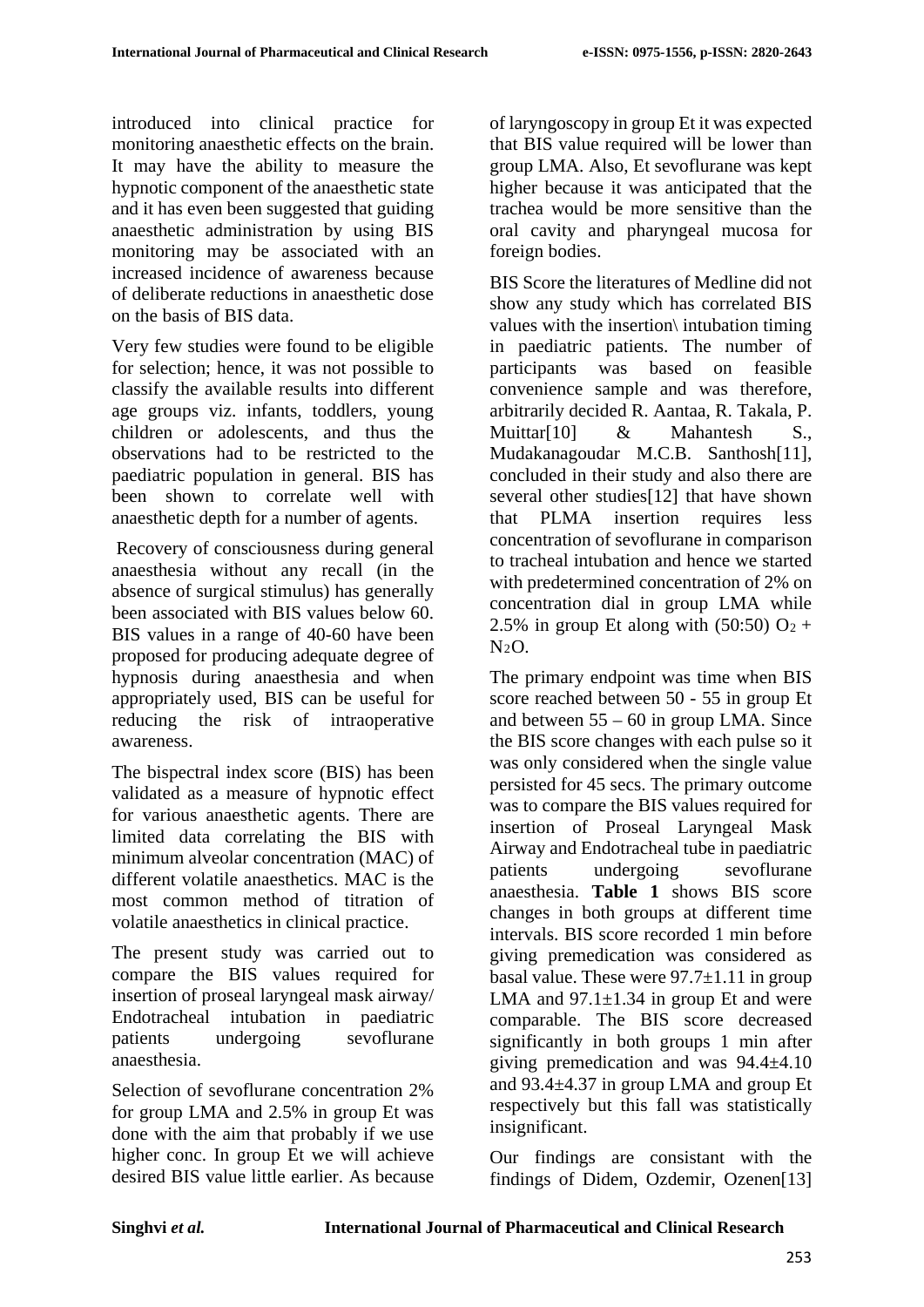they also concluded in their study that "The BIS records of the midazolam group were slightly lower than the control group in general, but this difference was not statistically significant (p>0.05)."

BIS score again started to fall in both the groups during induction period. On intergroup comparison at 3- and 5-min BIS score varied in both groups and was statistically significant with p values 0.0085 and 0.0178. Whereas at 6,7,8 and 9 minutes the values were again comparable with p value>0.05 that is statistically non-Significant. At again 10 minutes and 1 min post insertion\ intubation BIS score varied with p value less than 0.05 that is 0.0082 and 0.0001respectively. We found that BIS score was significantly higher in 1 min after Endotracheal intubation as compared to 1 min post LMA insertion. In group LMA average BIS at 10 mins was 60 while in group ET the average value of BIS score at 10 mins was 52.8 which increased to 60.96 in group LMA and 54.8 in group ET with a p value of highly statistically significant that is 0.0001. This greater change in group Et is assumed to be because of laryngoscopy which was not performed in group LMA.

Our study results were supported by Guignard and colleagues[14] who reported that maximal increase in BIS value as well as in haemodynamic variables occurred during first 120 sec following laryngoscopy and orotracheal intubation.

Our study results are supported by Kim HS[15], he along with his colleagues did a non-linear regression analysis which showed a significant correlation between BIS and age at each End Tidal sevoflurane concentrations. They concluded that younger patients showed the higher BIS values. This result can be correlated with our study as in both the groups in our study younger patients that are (2-5 yrs) took more time in achieving the target BIS score.

In contrast to our study Olivier Tirel[16] questions the ability of the EEG bispectrum to accurately determine depth of anaesthesia in children. We did not observe any complications such as bronchospasm, laryngospasm, postop nausea or vomiting, post op sore throat and post op sedation in both the groups.

### **Conclusion**

LMA is a better option than endotracheal intubation for short surgical procedures requiring general anaesthesia in terms of less requirement of inhalational agent, lesser induction times and BIS score is concerened.

### **References**

- 1. Joshi G.P. Recent developments in regional Anaesthesia for ambulatory surgery. Curr Opin Anaesthesiol 1999; 12:643–7.
- 2. Sigl JC, Chamoun NG. An introduction to bispectral analysis for the electroencephalogram. Journal of Clinical Monitoring. 1994 Nov; 10(6):392-404.
- 3. Brocas E, Dupont H, Paugam-Burtz. Bispectral index variations during tracheal suction in mechanically ventilated critically ill patients: effect of an Alfentanil bolus. Intensive Care Med. 2002: 28: 211-3.
- 4. Fehr SB, Zalunardo MP, Seifert B. Clonidine decreases Propofol requirements during anaesthesia, effect on bispectral index. British Journal of Anaesthesia 2001; 86 (5):627-32.
- 5. Johansen JW: "Esmolol promotes electroencephalographic burst suppression during propofol/alfentanil anesthesia". Anesth Analg 2001; 93:1526-31.
- 6. Menigaux C, Guignard B, Adam F. Esmolol prevents movement and attenuates the BIS response to orotracheal intubation. British Journal of Anaesthesia 2002; 89(6): 857.
- 7. Nieuwenhuijs D, Coleman EL, Douglas NJ. A Bispectral index values and spectral edge frequency at different